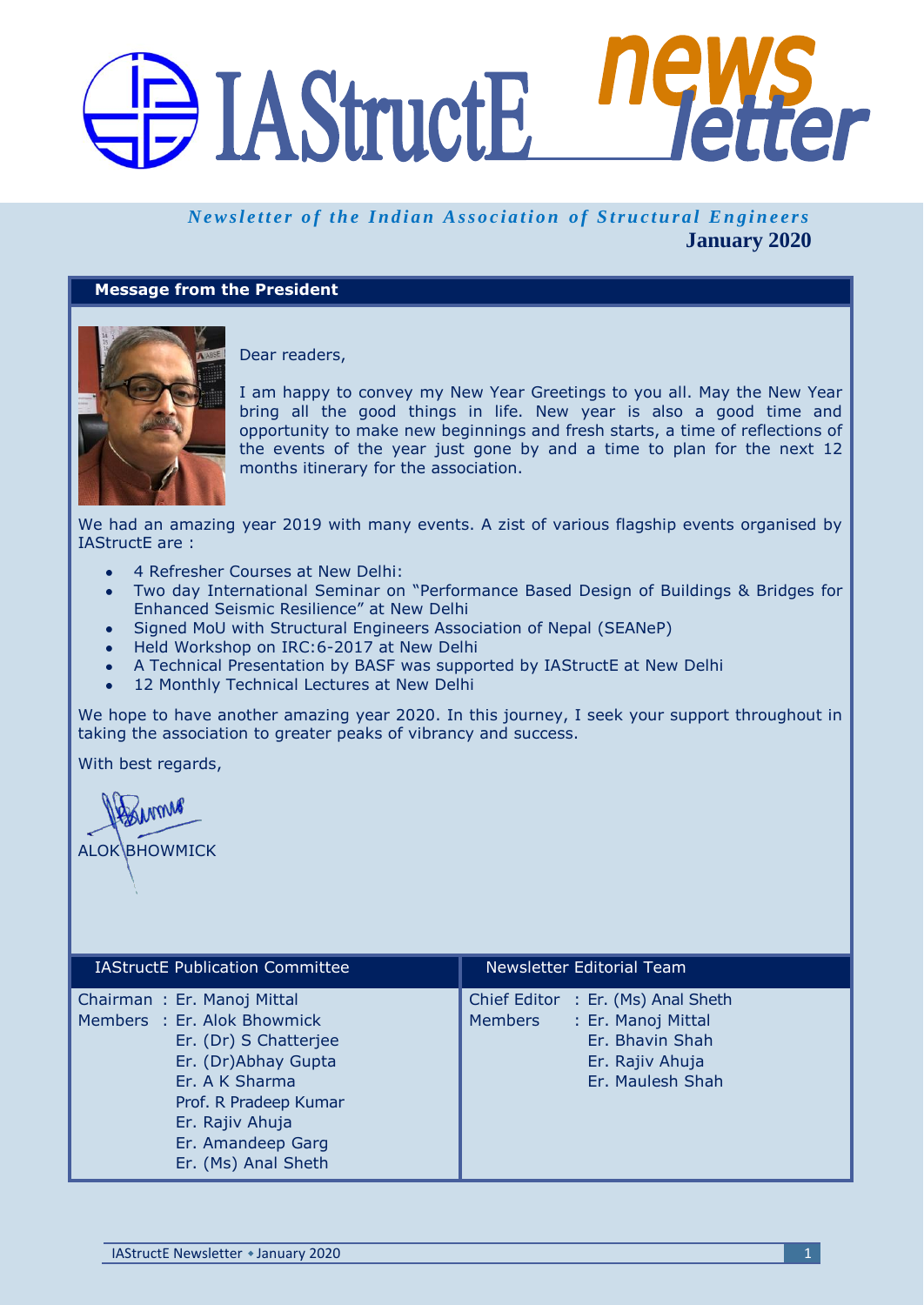Newsletter Contents

Governing Council Meeting IAStructE Journal: Call for articles Technical lecture Forthcoming Events Articles

New IAStructE Members Newsletter Advertisement About IAStructE Membership Information

# **Governing Council Meeting**

The  $89<sup>th</sup>$  Governing Council meeting of the Association was held on  $11<sup>th</sup>$  January 2020 at New Delhi. In which various decisions were made and the following events / themes for refresher courses were identified to organize in the coming months, details of which shall be announced time to time.

- Workshop cum Brainstorming Session on IS 13920:2016 on 15 February 2020 at PHD House New Delhi
- Application of New Seismic Code for Highway Bridges IRC:SP:114-2018 in Mumbai starting from 07 March 2020
- Refresher Design of Steel Structures Based on IS 800 in New Delhi
- Prestressed Concrete Structures in New Delhi
- Chimneys & Transmission Towers in New Delhi
- High Rise and Vibration Control including composite design & BRB in New Delhi

# **Call for Articles**

The Chairman and other members of the SED Editorial Board invite article contributions for the quarterly Journal of the Indian Association of Structural Engineers, the Structural Engineering Digest, which will be published in E-Book Format.

Write to iastructe@gmail.com for

Journal subscription | Article Submission | Sponsored Advertisement

The Editorial Board also invites the articles for the April – June 2020 SED issue, which will be dedicated to the **Theme "Structural Connection & Detailing"**. Sub themes are i) Concrete Structures; ii) Steel Structures; iii) Hybrid / Composite Structures; & iv) Post Installed Connections. Interested Professionals may submit the Abstract by 29th February 2020 and full paper by 15th March 2020.

Submission template and ethics statement can be availed by emailing [iastructe@gmail.com](mailto:iastructe@gmail.com)

Interested professionals may also send the articles for publishing in monthly Newsletter, which can be sent to [iastructe@gmail.com](mailto:iastructe@gmail.com)

# **Technical Lecture**

A Technical Lecture by Dr. K. G. Bhatia, CEO, D-Cad Technologies on the topic "Capacity Upgradation of Dynamic Machines on Existing Frame Foundations - a State of the Art" organized on 23<sup>rd</sup> January 2020 at New Delhi.

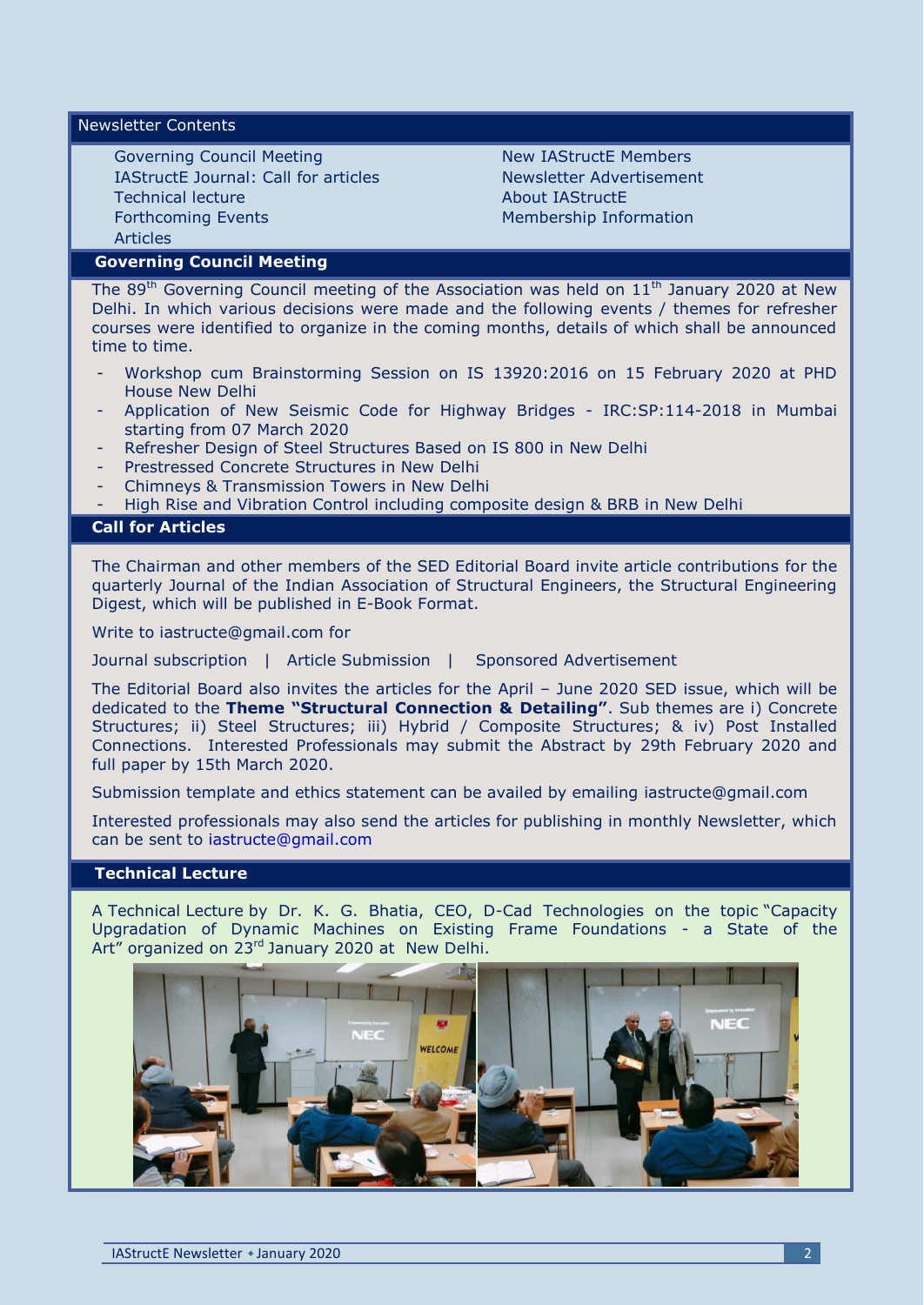## **Forthcoming Events**

- 1.IAStructE is organizing a Workshop-cum-Brain Storming Session on draft explanatory commentary on IS 13920:2016 prepared by IAStructE on 15th February 2020 from 02 PM onwards at PHD House, New Delhi to discuss/review this document. There is no registration fee. All interested colleagues / academicians / practicing structural engineers should register through the link (**<http://iastructe.co.in/volumes.html>**) and can send their confirmation of participation for the workshop to [iastructe@gmail.com.](mailto:iastructe@gmail.com) This document may be downloaded by registering on this link.
- 2.IAStructE is organizing a Workshop on "Application of New Seismic Code for Highway Bridges – IRC:SP:114-2018" starting from 07 March 2020 in Mumbai, which will be concluded on 11th April 2020. It will be a 24 Hrs course . The lectures will be held on every Saturday morning from 9.00 AM to 01.15 PM (with 15 mins. break for tea) in the Auditorium of The Institution of Engineers(India), Belapur Local Centre, Plot No 106, Sector 15, CBD Belapur, Navi Mumbai. There will be an expert faculty for each lecture. Course participation fee shall be Rs. 8,000/ for IAStructE/IE(I) members; Rs 2000 for IAStructE Student members; Rs.10,000/- for nonmembers; and Rs 4,000/- for non member Students. The GST @ 18% will be applicable on the Registration fee. An early bird discount of 10% shall be available on registration on or before 15th February 2020. For any details please contact IAStructE Secretariat, Tel: 011- 45794829, Email: [iastructe@gmail.com.](mailto:iastructe@gmail.com) For downloading the Announcement, Flier & Lecture Plan please dick on the following lin[k http://iastructe.co.in/Announcement-Workshop-on-IRCSP114-in-Mumbai.pdf](http://iastructe.co.in/Announcement-Workshop-on-IRCSP114-in-Mumbai.pdf)

# **Article**

#### **Burdwan Railway Station Building Collapse – A Report**

Burdwan nearly 100 Km from Kolkata is a very busy station on the Howrah-Delhi line and occupies the junction between main line & chord lines to Howrah. The third most populous station after Howrah & Sealdah in Bengal had its record first passenger train run in Eastern India in 1854 and the tracks were extended up to Ranigani in 1855 thus covering the entire Burdwan town. Both local and long distance trains ply & this station has connection to the neighbouring states like Jharkhand as well. The affected building structure as shown in the picture below however was erected in 1905.



*Fig.1:4th January,2020 - Collapse of the Burdwan Railway Station Building (Source: Internet)*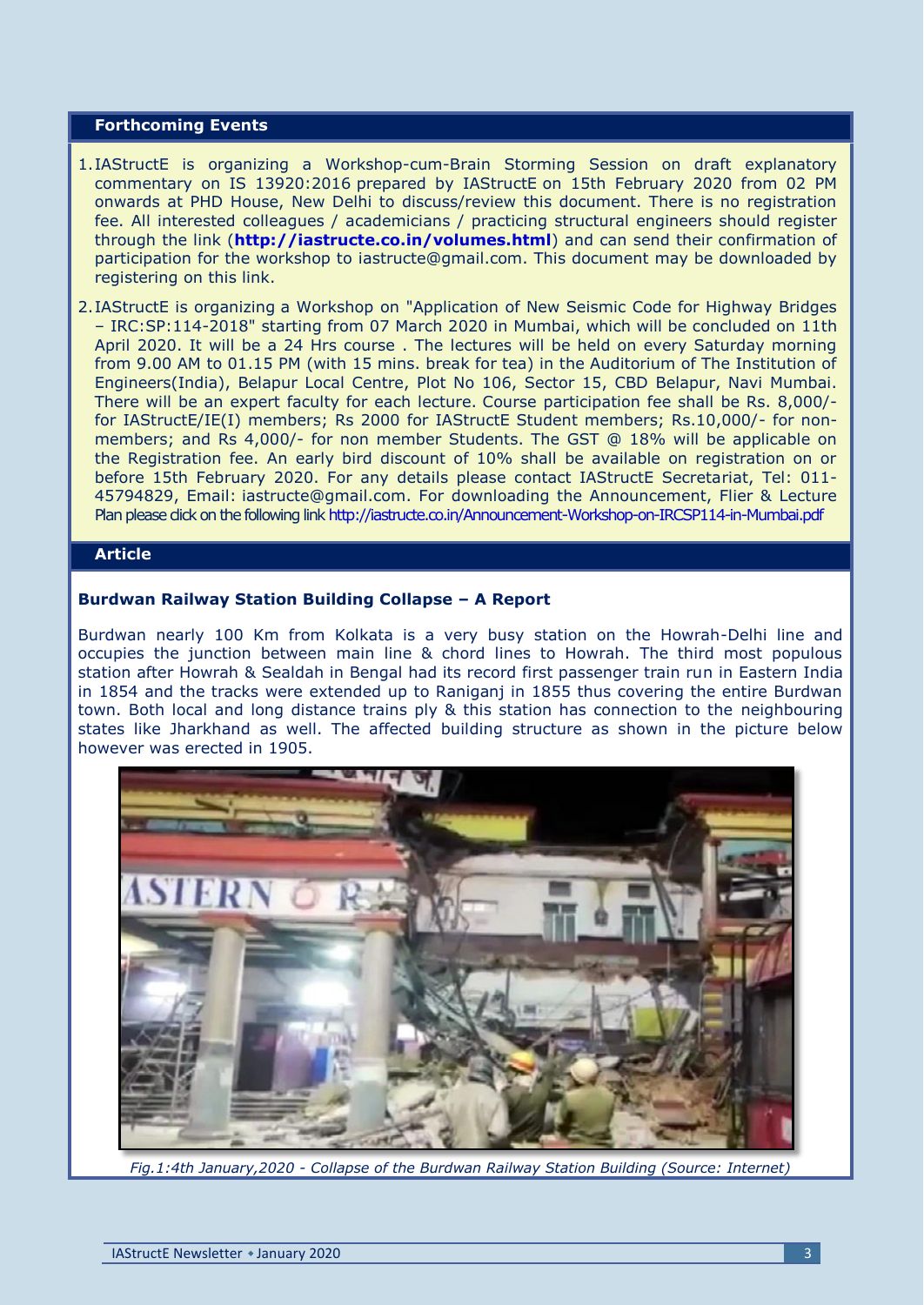A portion of the two-storied Burdwan Railway Station building collapsed on Saturday, January 4th at around 8:30 pm when the hanging Bengal-Roofed(kori-borga) ceilings of the portico(a structure consisting of a roof supported by columns at regular intervals, typically attached as a porch to a building) gave away followed by successive falling of the horizontal beam portions of the building front-side accommodating the Enquiry counter situated close to the Platform No.1.Of the two persons who were injured in the incident, one is reported to have died on the very next dayat Burdwan Medical College & Hospital, while four others were given first-aid.

The 2-storied colonial station building was pale yellow in colour with its features highlighted in red. Eastern Railway authorities had initiated a repair cum renovation work of the station building and laborers engaged by the construction agency had used heavy hammers to remove the old 20mm thick pilastering from the Doric Greek pillars which may have caused 'unbearable' vibration damaging the brick foundations of the already weakened pillars. Due to the unseasonal rains and sudden drop in winter temperatures, the iron reinforcing nets holding the cement mixtures of the naked pillars got shrunk causing the collapsing mode of structural failure. It may be contextually mentioned that the Railway Vikas Nigam Limited (RVNL) has already been assigned to dismantle the vintage Road Over Bridge (RoB)(connecting the G.T. Road side of Burdwan Town with Kalna-Katwa Road)besides the station building built during the British era. This technically challenging project resulted in construction of an asymmetric cable stayed bridge of 188.429 m span with part RCC in back span, composite deck and steel pylon in 2019 which had sufficiently weakened the brick foundations of the station building situated close-by.



*Fig.2: Four Lane state-of-the-art RoB in construction besides the Railway Station Building (completed in October, 2019)*

It may be concluded that at the time of the accident, if the area was not cordoned off due to the "ageing-related" structural defects occurring due to ongoing repair work of "tiling", otherwise the casualty would have been much more dangerous.

With the railways recorded an operating ratio of 98.44% in 2017-18, worst in 10 years, Safety & Security still remains the foremost priorities of the Indian Railways. This type of security lapses need to be addressed more seriously.

References:

- 1. The Statesman News Service,Burdwan,5th January.
- 2.<https://www.rvnl.org/en/Pages/bardhamaanproject.aspx>

Prof. Mainak Ghosal(Structural Engineering Consultant & Ex. Jt. Secy –Coal Ash Inst. of India)

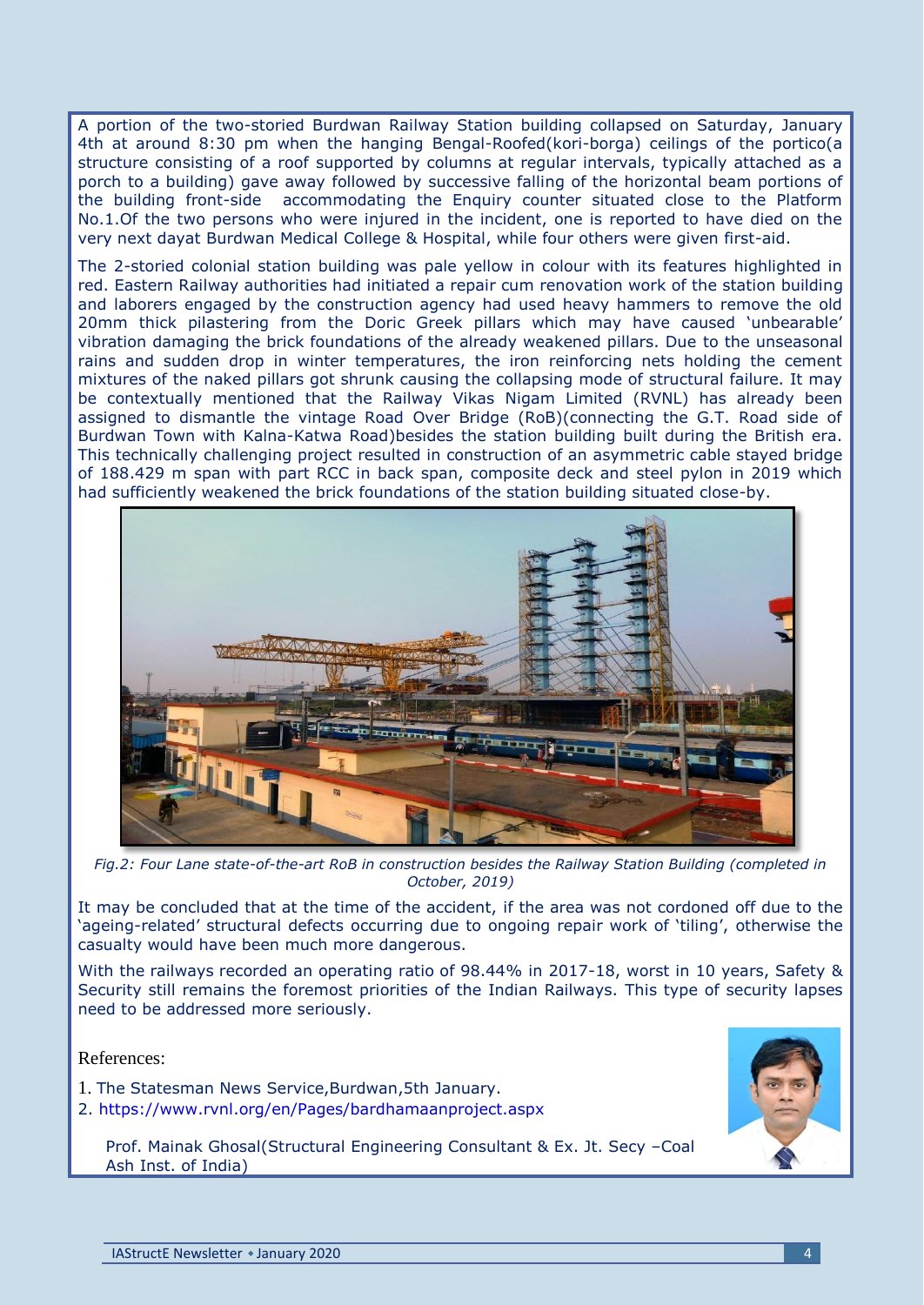# **New IAStructE Members**

#### FELLOW" Grade Members

| $M/S$ No  | <b>Name</b>                       | Designation, Organization                                           | City         |
|-----------|-----------------------------------|---------------------------------------------------------------------|--------------|
| $F-459$   | Mr. Janardan Saha                 | Chief General manager cum Design<br>Lead, Indus Consultants Pvt Ltd | Gurgaon      |
| $F - 460$ | Mr. Yogesh V. K.                  | Structural Consultant, Rishabh<br>Infracon Limited,                 | Bengaluru    |
| $F - 461$ | Mr. Pankish Goel                  | Director - Design, Technical Projects<br><b>Consultants Pyt Ltd</b> | <b>Noida</b> |
| $F-462$   | Mr. Vishnu Dutt Sharma            | Director, Optimum Design Pvt Itd                                    | <b>Noida</b> |
| $F-463$   | Mr. Dhairyashil M.<br>Khairepatil | Managing Director - Structus<br><b>Consultants Pvt Ltd</b>          | Pune         |
| $F - 464$ | Mr. Amit Nath                     | Dy. General Manager, Nippon Koei<br>India                           | New Delhi    |
| $F-465$   | Dr. Amit Gupta                    | <b>Consultant at Engineering Consultants</b><br>& Planners          | Roorkee      |

# "MEMBER" Grade Members

| $M/S$ No | <b>Name</b>     | Designation, Organization           | Citv      |
|----------|-----------------|-------------------------------------|-----------|
| $M-286$  | Mr. Mohit Gupta | Associate - WSP Consultants Pvt Ltd | Ghaziabad |

#### "ASSOCIATE MEMBER" Grade Members

| $M/S$ No | <b>Name</b>            | Designation, Organization                                                   | City                 |
|----------|------------------------|-----------------------------------------------------------------------------|----------------------|
| AM-298   | Ms. Kirthika Sakthivel | Partner, S K Consulting Engineers                                           | Madurai (TN)         |
| AM-299   | Mr. Krishna Murari     | Research Associate & Design Engineer<br>at TCC, Guru Nanak Dev Engg College | Ludhiana<br>(Punjab) |
| AM-300   | Mr. Ayush Shekhar      | Design Engineer, TPC Pvt Ltd                                                | <b>Noida</b>         |
| AM-301   | Ms. Rupali Vij         | Additional Director - Vij Engineers &<br><b>Consultants Pvt Ltd</b>         | New Delhi            |
| AM-302   | Mr. Kuldeep Kumar      | Assistant Professor, Punjab Engg.<br>College                                | Mohali               |

# "STUDENT MEMBER" Grade Members

- 3 Student Members from Fatima Michael College of Engg & Tech, Madurai
- 1 Member from Sharda University, Greater Noida, UP
- 40 Student Members from CEPT University, Ahmedabad
- 53 Student Members from Delhi Technological University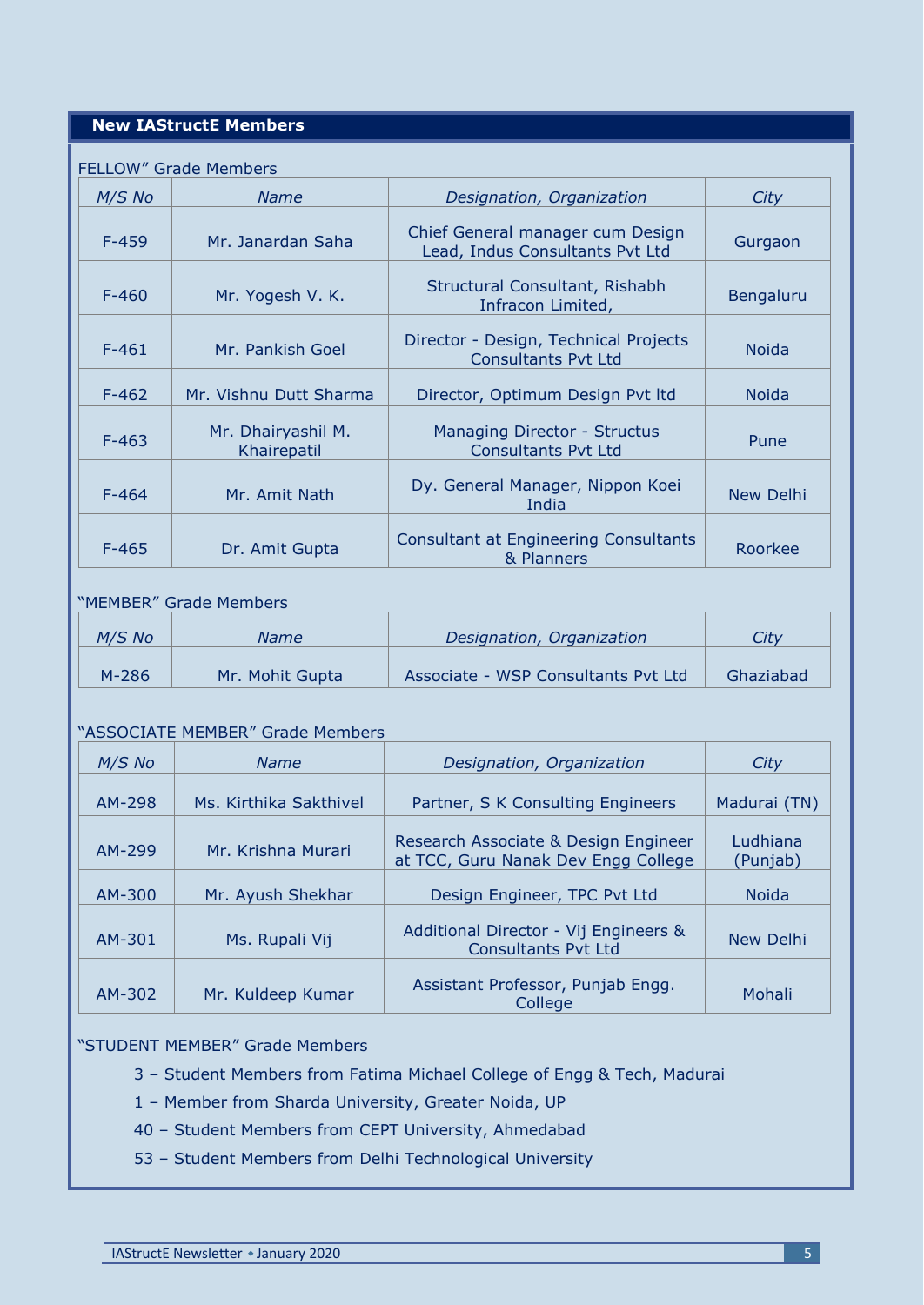# **FUJI Creating foundations**

FUJI has embraced the culture of India positively





#### FUJI Silvertech Concrete Pvt. Ltd.

4th Floor, House No. 5, Magnet Corporate Park,<br>Near Sola Flyover, SG Road, Thaltej, Ahmedabad - 380 054,<br>Phone: +91 79 4021 0000 · Email: info@fujisilvertech.com · www.fujisilvertech.com